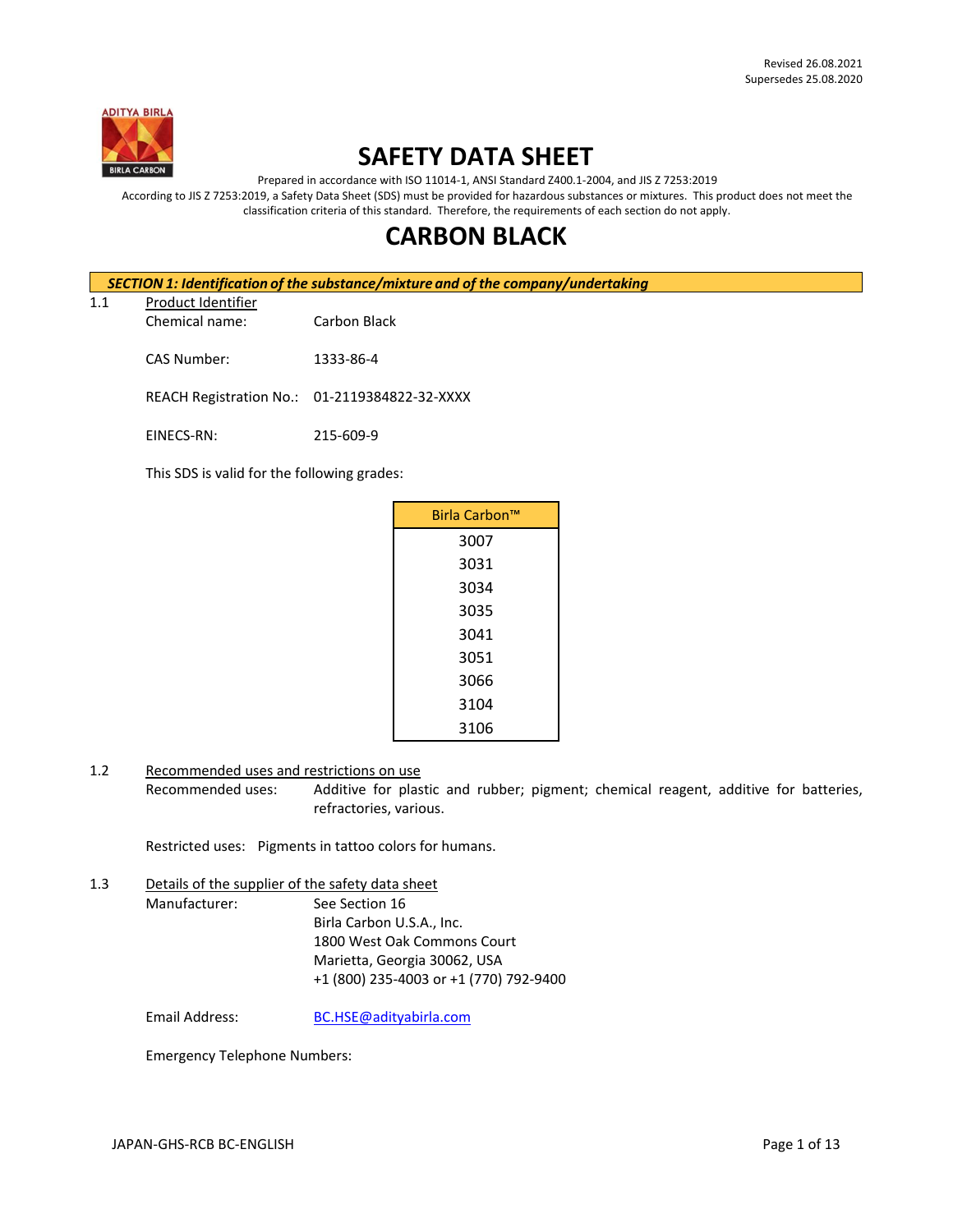| <b>Global Incident Response Hotline</b> |                            |                    |                  |                     |                 |
|-----------------------------------------|----------------------------|--------------------|------------------|---------------------|-----------------|
| +54 11 5219 8871<br>Argentina           |                            | China/Asia Pacific | +86 4001 2035 72 | Americas            | +1 760 476 3961 |
| Australia                               | +61 280 363 166            | Korea              |                  | Asia Pacific        | +1 760 476 3960 |
| Brazil                                  | +55 11 4349 1907<br>Mexico |                    | +52 55 41696225  | Europe              | +1 760 476 3962 |
| Chile                                   | +56 44 8905208<br>Peru     |                    | +51 1 708 5593   | Middle East/Africa  | +1 760 476 3959 |
| Colombia                                | +57 1 344 1317             | Thailand           | +66 2105 6177    | Non-Region Specific | +1 760 476 3971 |
| China<br>+86 4001 2001 74               |                            | United Kingdom     | +0 800 680 0425  | US & Canada         | +1 866 519 4752 |

# *SECTION 2: Hazard(s) Identification*

# 2.1 Classification of the substance or mixture Japan: Not a hazardous substance according to JIS Z 7253:2019.

2.2 Label elements

| Pictogram:                      | None |
|---------------------------------|------|
| Signal Word:                    | None |
| <b>Hazard Statement:</b>        | None |
| <b>Precautionary Statement:</b> | None |

# 2.3 Other hazards

This substance is classified as hazardous as a combustible dust by the United States 2012 OSHA Hazard Communication Standard (29 CFR 1910.1200) and the Canadian Hazardous Products Regulation (HPR) 2015. The signal word, hazard statement and precautionary statements in the United States and Canada are: WARNING May form combustible dust concentrations in air. Keep away from all ignition sources including heat, sparks and flame. Prevent dust accumulations to minimize explosion hazard. Do not expose to temperatures above 300°C. Hazardous products of combustion can include carbon monoxide, carbon dioxide, oxides of sulfur, and organic products.

- Eye: May cause reversible mechanical irritation.
- Skin: May cause mechanical irritation, soiling, and drying of skin. No cases of sensitization in humans have been reported.
- Inhalation: Dust may be irritating to the respiratory tract. Provide local exhaust ventilation. See Section 8.
- Ingestion: Adverse health effects are not expected.
- Carcinogenicity: Carbon black is listed by the International Agency for Research on Cancer (IARC) as a Group 2B substance (*possibly carcinogenic to humans).* See Section 11.

# *SECTION 3: Composition/information on ingredients* 3.1 Substance 3.1.1 Carbon Black (amorphous) 100% 3.1.2 CAS Number: 1333-86-4 3.1.3 EINECS-RN: 215-609-9 3.1.4 ENCS-RN: 5-3328

#### *SECTION 4: First-aid measures*

JAPAN-GHS-RCB BC-ENGLISH Page 2 of 13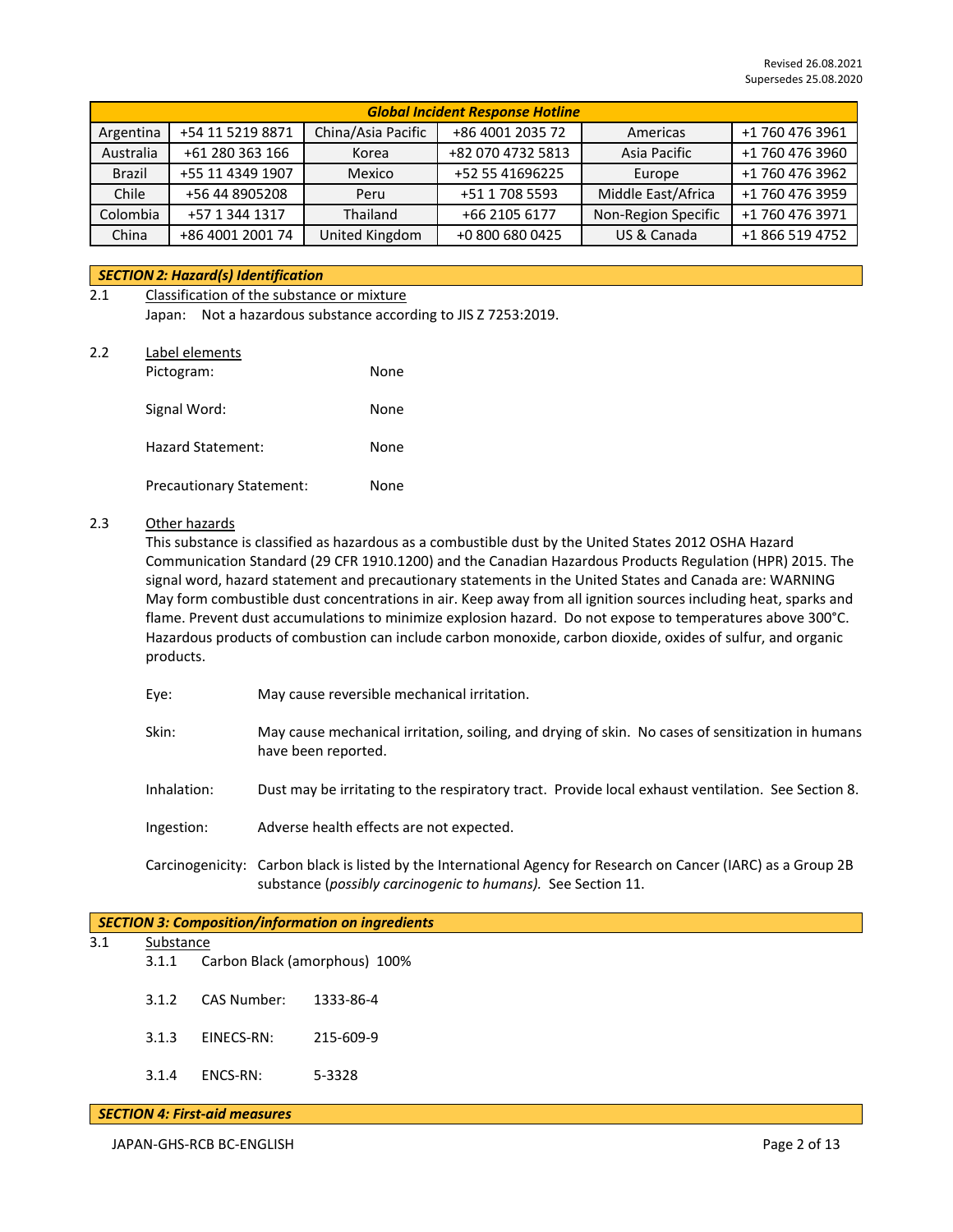#### 4.1 Description of first-aid measures

*SECTION 5: Fire-fighting measures*

- Inhalation: Take affected persons into fresh air. If necessary, restore normal breathing through standard first aid measures.
- Skin: Wash skin with mild soap and water. If symptoms persist, seek medical attention.
- Eye: Rinse eyes thoroughly with large volumes of water keeping eyelids open. If symptoms develop, seek medical attention.
- Ingestion: Do not induce vomiting. If conscious, give several glasses of water. Never give anything by mouth to an unconscious person.
- 4.2 Most important symptoms, both acute and delayed Symptoms: Irritating to the eyes and respiratory tract if exposed above the occupational exposure limits. See Section 2.
- 4.3 Indication of any immediate medical attention and special treatment needed Note to physicians: Treat symptomatically

5.1 Extinguishing media Suitable extinguishing media: Use foam, carbon dioxide  $(CO<sub>2</sub>)$ , dry chemical, or water fog. A fog spray is recommended if water is used. Unsuitable extinguishing media: Do not use high pressure media which could cause the formation of a potentially explosible dust-air mixture. 5.2 Special hazards arising from the substance or mixture

Special hazards arising from the chemical: It may not be obvious that carbon black is burning unless the material is stirred and sparks are apparent. Carbon black that has been on fire should be closely observed for at least 48 hours to ensure no smoldering material is present.

Hazardous Combustion Products: Carbon monoxide (CO), carbon dioxide (CO<sub>2</sub>), and oxides of sulfur.

5.3 Advice for fire fighters

Special protective equipment for fire-fighters: Wear full protective firefighting gear, including selfcontained breathing apparatus (SCBA). Wet carbon black produces very slipper walking surfaces.

|     | <b>SECTION 6: Accidental release measures</b>                       |                                                                                                                                                                                                                                                |  |
|-----|---------------------------------------------------------------------|------------------------------------------------------------------------------------------------------------------------------------------------------------------------------------------------------------------------------------------------|--|
| 6.1 | Personal precautions, protective equipment and emergency procedures |                                                                                                                                                                                                                                                |  |
|     | Personal precautions:                                               | Wet carbon black produces slippery walking surfaces. Avoid dust formation. Wear<br>appropriate personal protective equipment and respiratory protection. See Section 8.                                                                        |  |
|     | For emergency responders:                                           | Use personal protective equipment recommended in section 8.                                                                                                                                                                                    |  |
| 6.2 | <b>Environmental precautions</b>                                    |                                                                                                                                                                                                                                                |  |
|     | Environmental precautions:                                          | Carbon black poses no significant environmental hazards. Contain spilled<br>product on land, if possible. As a matter of good practice, minimize<br>contamination of sewage water, soil, groundwater, drainage systems, or<br>bodies of water. |  |

JAPAN-GHS-RCB BC-ENGLISH Page 3 of 13 6.3 Methods and materials for containment and cleaning up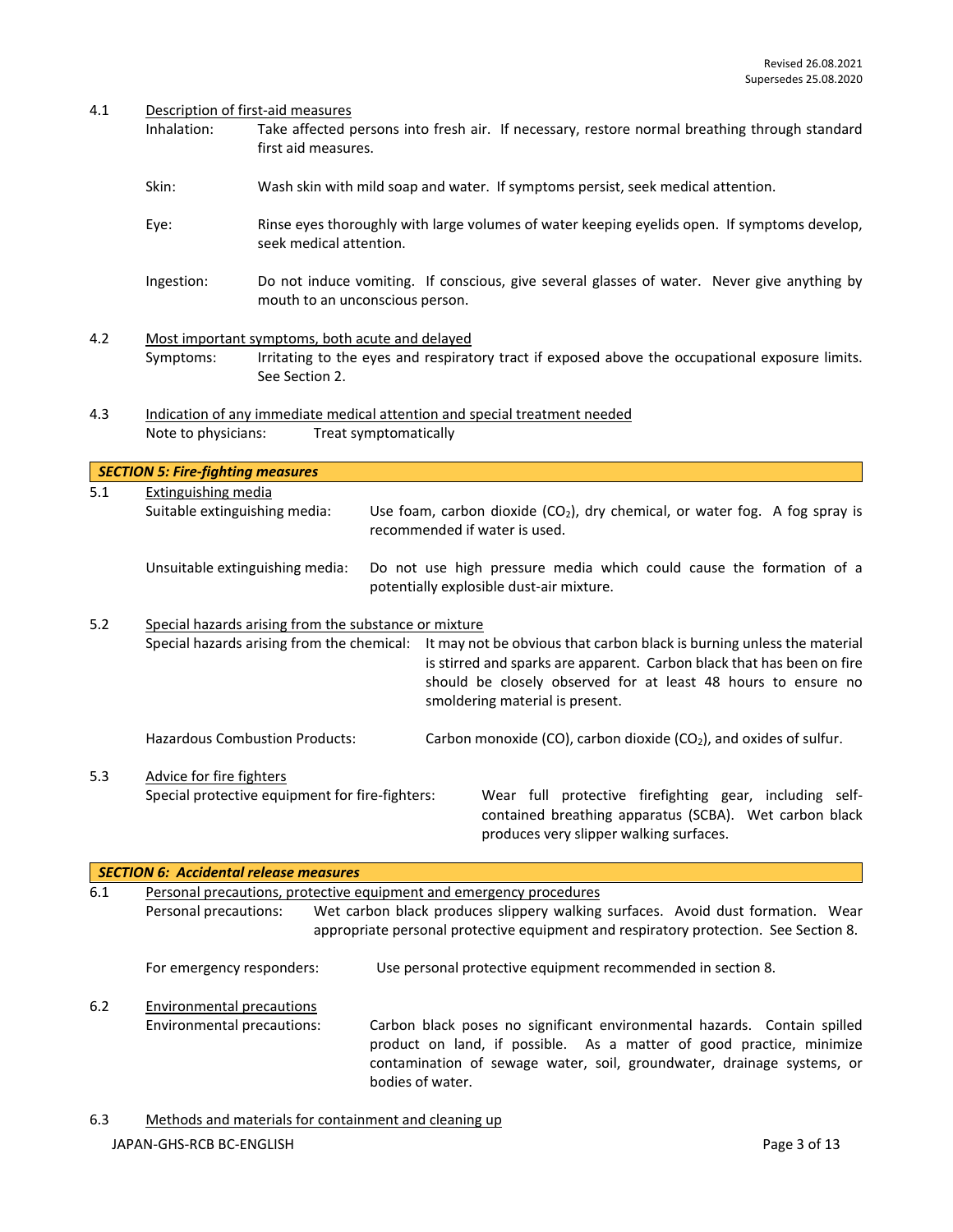|     | Methods for containment:                                | Prevent further leakage or spillage if safe to do so.                                                                                                                                                                                                                                                                                                                                                                                                                                                                                                                                                                                                                              |
|-----|---------------------------------------------------------|------------------------------------------------------------------------------------------------------------------------------------------------------------------------------------------------------------------------------------------------------------------------------------------------------------------------------------------------------------------------------------------------------------------------------------------------------------------------------------------------------------------------------------------------------------------------------------------------------------------------------------------------------------------------------------|
|     | Methods for cleaning up:                                | Small spills should be vacuumed when possible. Dry sweeping is not<br>recommended. A vacuum equipped with high efficiency particulate air (HEPA)<br>filtration is recommended. If necessary, light water spray will reduce dust for<br>dry sweeping. Large spills may be shoveled into containers. See Section 13.                                                                                                                                                                                                                                                                                                                                                                 |
| 6.4 | Reference to other sections                             |                                                                                                                                                                                                                                                                                                                                                                                                                                                                                                                                                                                                                                                                                    |
|     | Reference to other sections:                            | See section 8. See section 13.                                                                                                                                                                                                                                                                                                                                                                                                                                                                                                                                                                                                                                                     |
|     | <b>SECTION 7: Handling and storage</b>                  |                                                                                                                                                                                                                                                                                                                                                                                                                                                                                                                                                                                                                                                                                    |
| 7.1 | Precautions for safe handling                           |                                                                                                                                                                                                                                                                                                                                                                                                                                                                                                                                                                                                                                                                                    |
|     |                                                         | Advice on safe handling: Avoid dust formation. Do not breathe dust. Provide appropriate local exhaust to<br>minimize dust formation. Do not use compressed air.                                                                                                                                                                                                                                                                                                                                                                                                                                                                                                                    |
|     |                                                         | Take precautionary measures against static discharges. Provide adequate precautions,<br>such as electrical grounding and bonding, or inert atmospheres. Grounding of<br>equipment and conveying systems may be required under certain conditions. Safe work<br>practices include the elimination of potential ignition sources in proximity to carbon<br>black dust; good housekeeping to avoid accumulations of dust on all surfaces;<br>appropriate exhaust ventilation design and maintenance to control airborne dust levels<br>to below the applicable occupational exposure limit. If hot work is required, the<br>immediate work area must be cleared of carbon black dust. |
|     | General hygiene considerations:                         | Handle in accordance with good industrial hygiene and safety practices.                                                                                                                                                                                                                                                                                                                                                                                                                                                                                                                                                                                                            |
| 7.2 |                                                         | Conditions for safe storage, including any incompatibilities                                                                                                                                                                                                                                                                                                                                                                                                                                                                                                                                                                                                                       |
|     | Storage conditions:                                     | Keep in a dry, cool, and well-ventilated location. Store away from heat, ignition sources,<br>and strong oxidizers.                                                                                                                                                                                                                                                                                                                                                                                                                                                                                                                                                                |
|     |                                                         | Carbon black is not classifiable as a Division 4.2 self-heating substance under the UN<br>test criteria. However, current UN criteria for determining if a substance is self-heating<br>is volume dependent. This classification may not be appropriate for large volume<br>storage container.                                                                                                                                                                                                                                                                                                                                                                                     |
|     |                                                         | Before entering vessels and confined spaces containing carbon black, test for adequate<br>oxygen, flammable gases and potential toxic air contaminants. Do not allow dust to<br>accumulate on surfaces.                                                                                                                                                                                                                                                                                                                                                                                                                                                                            |
|     | Incompatible materials:                                 | Strong oxidizers.                                                                                                                                                                                                                                                                                                                                                                                                                                                                                                                                                                                                                                                                  |
|     | <b>SECTION 8: Exposure controls/personal protection</b> |                                                                                                                                                                                                                                                                                                                                                                                                                                                                                                                                                                                                                                                                                    |
| 8.1 | Control parameters                                      |                                                                                                                                                                                                                                                                                                                                                                                                                                                                                                                                                                                                                                                                                    |
|     | Exposure guidelines:                                    | Representative occupational exposure limits currently available for carbon black (CAS<br>number: 1333-86-4). Country listing is not all inclusive.                                                                                                                                                                                                                                                                                                                                                                                                                                                                                                                                 |
|     | $C_{\text{Alm}+n}$                                      | Concentration                                                                                                                                                                                                                                                                                                                                                                                                                                                                                                                                                                                                                                                                      |

| Concentration, mg/m3             |              |
|----------------------------------|--------------|
| 3.5, TWA                         |              |
| 3.0, TWA, inhalable              |              |
| 3.6, TWA                         |              |
| 3.5, TWA                         |              |
| 3.0 TWA, inhalable               |              |
| 4.0, TWA 8.0, TWA, STEL (15 min) |              |
| 3.0, TWA, inhalable              |              |
|                                  | Page 4 of 13 |
|                                  |              |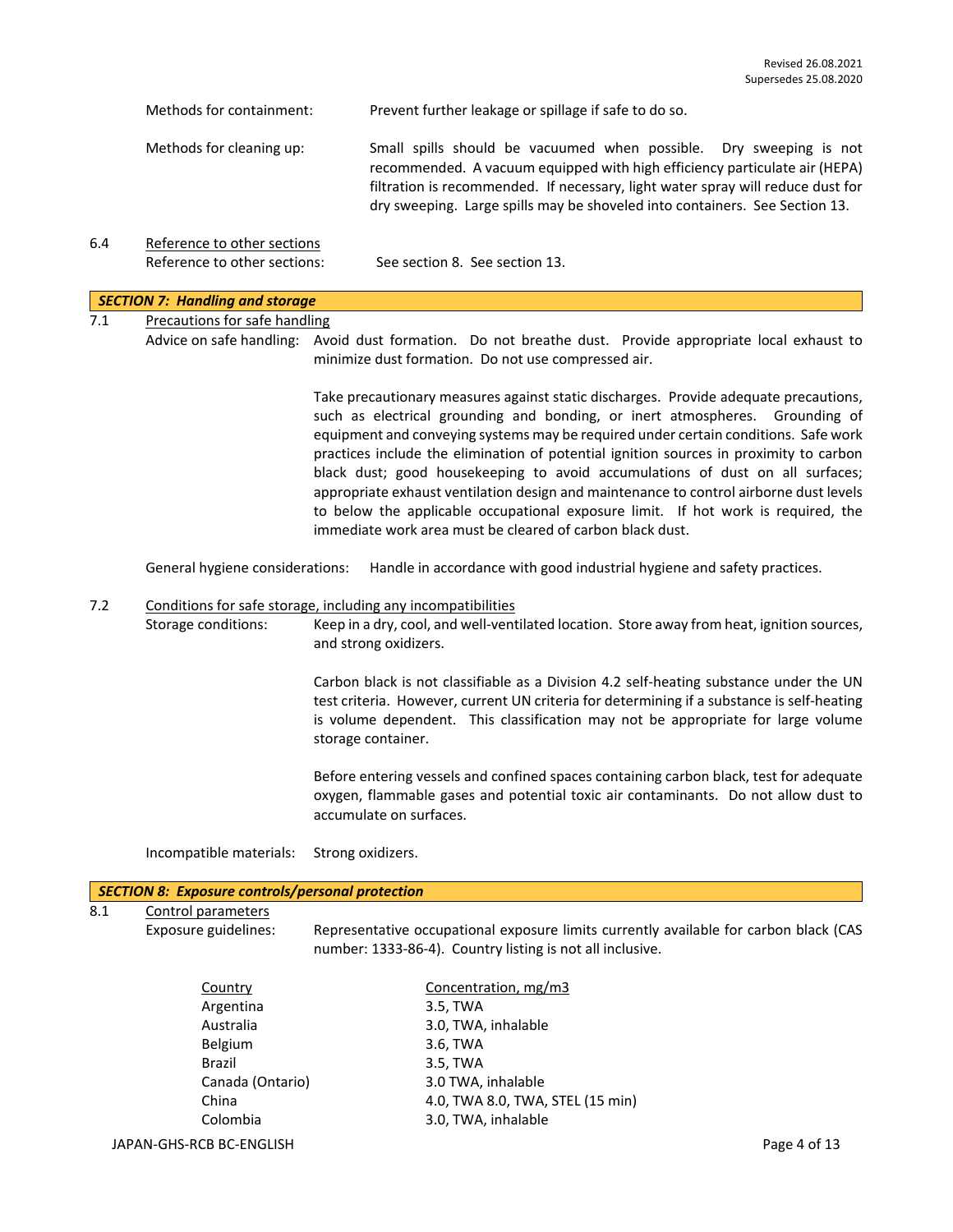| Czech Republic       | 2.0, TWA                                                |
|----------------------|---------------------------------------------------------|
| Egypt                | 3.5, TWA                                                |
| Finland              | 3.5, TWA; 7.0, STEL                                     |
| France – INRS        | 3.5, TWA/VME inhalable                                  |
| Germany - BeKGS527   | 0.5, TWA, respirable; 2.0, TWA, inhalable (DNEL values) |
| Hong Kong            | 3.5, TWA                                                |
| Indonesia            | 3.5, TWA/NABs                                           |
| Ireland              | 3.5, TWA; 7.0, STEL                                     |
| Italy                | 3.5, TWA, inhalable                                     |
| Japan – MHLW         | 3.0                                                     |
| Japan – SOH          | 4.0, TWA; 1.0, TWA, respirable                          |
| Korea                | 3.5, TWA                                                |
| Malaysia             | 3.5, TWA                                                |
| Mexico               | 3.5, TWA                                                |
| Russia               | 4.0, TWA                                                |
| Spain                | 3.5, TWA (VLA-ED)                                       |
| Sweden               | 3.0, TWA                                                |
| United Kingdom       | 3.5, TWA, inhalable; 7.0, STEL, inhalable               |
| EU REACH DNEL        | 2.0, TWA, inhalable; 0.5, TWA respirable                |
| <b>United States</b> | 3.5, TWA, OSHA-PEL                                      |
|                      | 3.0, TWA, ACGIH-TLV®, inhalable                         |
|                      | 3.5, TWA, NIOSH-REL                                     |

\*Please consult the current version of the standard or regulation that may apply to your operations.

| American Conference of Governmental Industrial Hygienists         |
|-------------------------------------------------------------------|
| milligrams per cubic meter                                        |
| Derived no-effect level                                           |
| National Institute for Occupational Safety and Health             |
| Occupational Safety and Health Administration                     |
| permissible exposure limit                                        |
| recommended exposure limit                                        |
| short-term exposure limit                                         |
| threshold limit value                                             |
| time weighted average, eight (8) hours unless otherwise specified |
|                                                                   |

Predicted No Effect Concentration: Not applicable

### 8.2 Exposure controls

Engineering controls: Use process enclosures and/or exhaust ventilation to keep airborne dust concentrations below the occupational exposure limit.

# Personal Protective Equipment (PPE)

Respiratory: Approved air purifying respirator (APR) should be used where airborne dust concentrations are expected to exceed occupational exposure limits. Use a positivepressure, air supplied respirator if there is any potential for uncontrolled release, exposure levels are not known, or in circumstances where APRs may not provide adequate protection.

> When respiratory protection is required to minimize exposures to carbon black, programs should follow the requirements of the appropriate governing body for the country, province or state. Selected references to respiratory protection standards are provided below: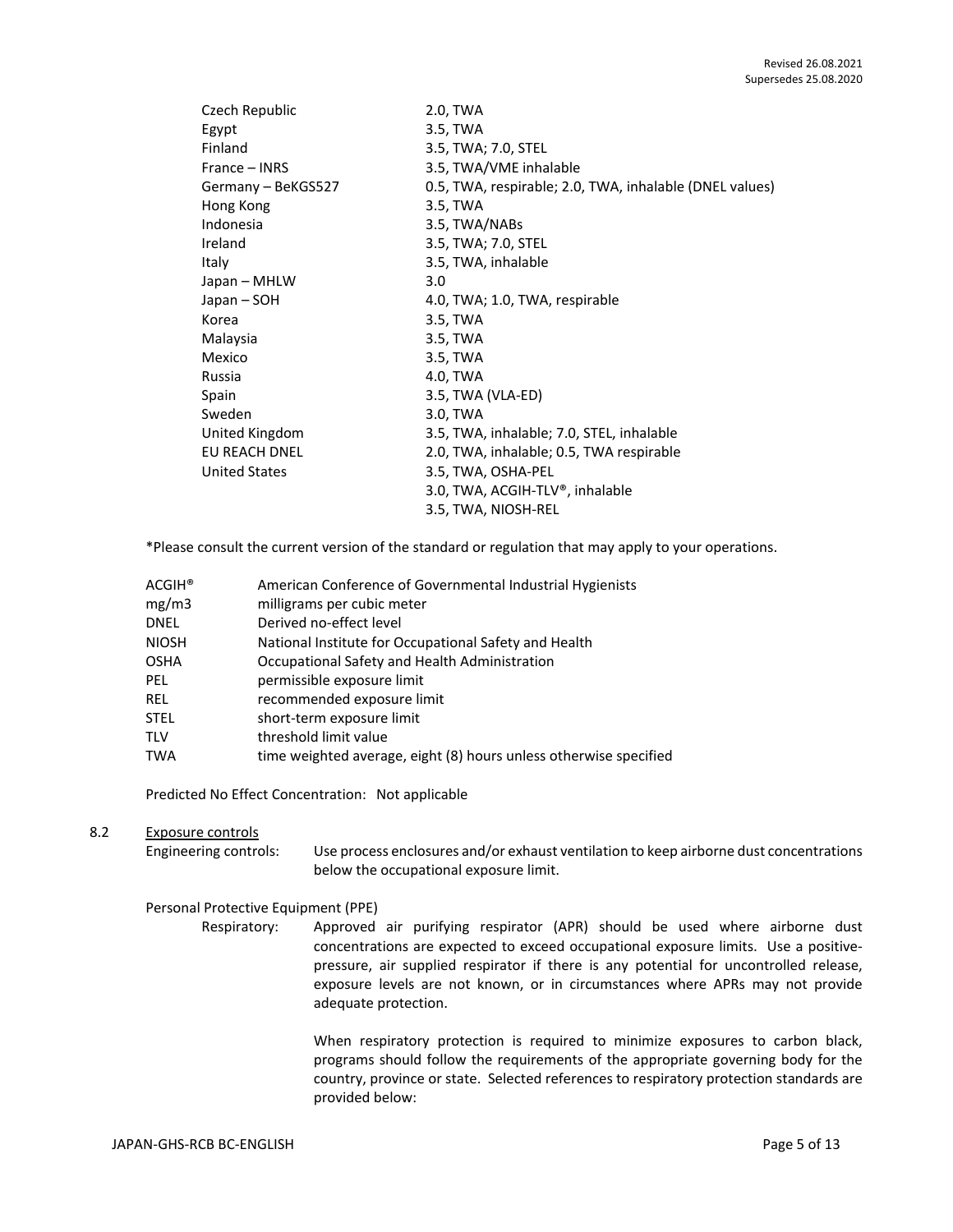- OSHA 29CFR1910.134, Respiratory Protection
- CR592 Guidelines for Selection and Use of Respiratory Protective Devices (CEN)
- German/European Standard DIN/EN 143, Respiratory Protective Devices for Dusty Materials (CEN)

| Hand protection:     | Wear protective gloves. Use a barrier cream. Wash hands and skin with mild<br>soap and water.                             |
|----------------------|---------------------------------------------------------------------------------------------------------------------------|
| Eye/face protection: | Wear safety glasses or goggles.                                                                                           |
| Skin protection:     | Wear general protective clothing to minimize skin contact. Wash clothing<br>daily. Work clothes should not be taken home. |
|                      |                                                                                                                           |

Other: Emergency eyewash and safety showers should be in close proximity. Wash hands and face thoroughly with mild soap before eating or drinking.

Environmental exposure controls: in accordance with all local legislation and permit requirements.

| Information on basic physical and chemical properties<br>powder or pellet<br>Appearance:<br>Color:<br>black<br>Odor:<br>odorless<br>Odor threshold:<br>not applicable<br>Melting point/freezing point:<br>not applicable<br>Boiling point/range:<br>not applicable<br>not applicable<br>Vapor pressure:<br>Vapor Density:<br>not applicable<br>Oxidizing properties:<br>not applicable<br>Flash Point:<br>not applicable<br>not flammable<br>Flammability:<br>Dust may form explosible mixture in air<br><b>Explosive properties:</b><br>Explosion limits (air):<br>not available<br>Upper:<br>50 $g/m^3$ (dust)<br>Lower:<br>not applicable<br>Evaporation rate:<br>$1.7 - 1.9$ g/cm <sup>3</sup><br>Density: (20ºC):<br>1.25-40 lb/ft <sup>3</sup> , 20-640 kg/m <sup>3</sup><br><b>Bulk density:</b><br>200-680 kg/m <sup>3</sup><br>Pellets:<br>20-380 kg/m <sup>3</sup><br>Powder (fluffy):<br>Solubility (in Water):<br>insoluble<br>pH value: (ASTM 1512):<br>4-11 [50 g/l water, 68ºF (20ºC)]<br>Partition coefficient (n-octanol/water):<br>not applicable<br>not applicable<br>Viscosity:<br>not applicable<br>Decomposition temperature:<br>Auto-ignition temperature:<br>$>140$ <sup>o</sup> C<br>Minimum Ignition temperature:<br>>500ºC (BAM Furnace)(VDI 2263)<br>>315ºC (Godberg-Greenwald Furnace)(VDI 2263)<br>>10,000 mJ (VDI 2263)<br>Minimum ignition energy:<br>not available<br>Ignition energy:<br>Maximum absolute explosion pressure:<br>10 bar (VDI 2263)<br>Maximum rate of pressure rise:<br>30-400 bar/sec (VDI 2263 and ASTM E1226-88)<br><b>Burn Velocity:</b><br>ignitable") |     | <b>SECTION 9: Physical and chemical properties</b> |                                                               |
|---------------------------------------------------------------------------------------------------------------------------------------------------------------------------------------------------------------------------------------------------------------------------------------------------------------------------------------------------------------------------------------------------------------------------------------------------------------------------------------------------------------------------------------------------------------------------------------------------------------------------------------------------------------------------------------------------------------------------------------------------------------------------------------------------------------------------------------------------------------------------------------------------------------------------------------------------------------------------------------------------------------------------------------------------------------------------------------------------------------------------------------------------------------------------------------------------------------------------------------------------------------------------------------------------------------------------------------------------------------------------------------------------------------------------------------------------------------------------------------------------------------------------------------------------------------------------------------------------------------|-----|----------------------------------------------------|---------------------------------------------------------------|
|                                                                                                                                                                                                                                                                                                                                                                                                                                                                                                                                                                                                                                                                                                                                                                                                                                                                                                                                                                                                                                                                                                                                                                                                                                                                                                                                                                                                                                                                                                                                                                                                               | 9.1 |                                                    |                                                               |
|                                                                                                                                                                                                                                                                                                                                                                                                                                                                                                                                                                                                                                                                                                                                                                                                                                                                                                                                                                                                                                                                                                                                                                                                                                                                                                                                                                                                                                                                                                                                                                                                               |     |                                                    |                                                               |
|                                                                                                                                                                                                                                                                                                                                                                                                                                                                                                                                                                                                                                                                                                                                                                                                                                                                                                                                                                                                                                                                                                                                                                                                                                                                                                                                                                                                                                                                                                                                                                                                               |     |                                                    |                                                               |
|                                                                                                                                                                                                                                                                                                                                                                                                                                                                                                                                                                                                                                                                                                                                                                                                                                                                                                                                                                                                                                                                                                                                                                                                                                                                                                                                                                                                                                                                                                                                                                                                               |     |                                                    |                                                               |
|                                                                                                                                                                                                                                                                                                                                                                                                                                                                                                                                                                                                                                                                                                                                                                                                                                                                                                                                                                                                                                                                                                                                                                                                                                                                                                                                                                                                                                                                                                                                                                                                               |     |                                                    |                                                               |
|                                                                                                                                                                                                                                                                                                                                                                                                                                                                                                                                                                                                                                                                                                                                                                                                                                                                                                                                                                                                                                                                                                                                                                                                                                                                                                                                                                                                                                                                                                                                                                                                               |     |                                                    |                                                               |
|                                                                                                                                                                                                                                                                                                                                                                                                                                                                                                                                                                                                                                                                                                                                                                                                                                                                                                                                                                                                                                                                                                                                                                                                                                                                                                                                                                                                                                                                                                                                                                                                               |     |                                                    |                                                               |
|                                                                                                                                                                                                                                                                                                                                                                                                                                                                                                                                                                                                                                                                                                                                                                                                                                                                                                                                                                                                                                                                                                                                                                                                                                                                                                                                                                                                                                                                                                                                                                                                               |     |                                                    |                                                               |
|                                                                                                                                                                                                                                                                                                                                                                                                                                                                                                                                                                                                                                                                                                                                                                                                                                                                                                                                                                                                                                                                                                                                                                                                                                                                                                                                                                                                                                                                                                                                                                                                               |     |                                                    |                                                               |
|                                                                                                                                                                                                                                                                                                                                                                                                                                                                                                                                                                                                                                                                                                                                                                                                                                                                                                                                                                                                                                                                                                                                                                                                                                                                                                                                                                                                                                                                                                                                                                                                               |     |                                                    |                                                               |
|                                                                                                                                                                                                                                                                                                                                                                                                                                                                                                                                                                                                                                                                                                                                                                                                                                                                                                                                                                                                                                                                                                                                                                                                                                                                                                                                                                                                                                                                                                                                                                                                               |     |                                                    |                                                               |
|                                                                                                                                                                                                                                                                                                                                                                                                                                                                                                                                                                                                                                                                                                                                                                                                                                                                                                                                                                                                                                                                                                                                                                                                                                                                                                                                                                                                                                                                                                                                                                                                               |     |                                                    |                                                               |
|                                                                                                                                                                                                                                                                                                                                                                                                                                                                                                                                                                                                                                                                                                                                                                                                                                                                                                                                                                                                                                                                                                                                                                                                                                                                                                                                                                                                                                                                                                                                                                                                               |     |                                                    |                                                               |
|                                                                                                                                                                                                                                                                                                                                                                                                                                                                                                                                                                                                                                                                                                                                                                                                                                                                                                                                                                                                                                                                                                                                                                                                                                                                                                                                                                                                                                                                                                                                                                                                               |     |                                                    |                                                               |
|                                                                                                                                                                                                                                                                                                                                                                                                                                                                                                                                                                                                                                                                                                                                                                                                                                                                                                                                                                                                                                                                                                                                                                                                                                                                                                                                                                                                                                                                                                                                                                                                               |     |                                                    |                                                               |
|                                                                                                                                                                                                                                                                                                                                                                                                                                                                                                                                                                                                                                                                                                                                                                                                                                                                                                                                                                                                                                                                                                                                                                                                                                                                                                                                                                                                                                                                                                                                                                                                               |     |                                                    |                                                               |
|                                                                                                                                                                                                                                                                                                                                                                                                                                                                                                                                                                                                                                                                                                                                                                                                                                                                                                                                                                                                                                                                                                                                                                                                                                                                                                                                                                                                                                                                                                                                                                                                               |     |                                                    |                                                               |
|                                                                                                                                                                                                                                                                                                                                                                                                                                                                                                                                                                                                                                                                                                                                                                                                                                                                                                                                                                                                                                                                                                                                                                                                                                                                                                                                                                                                                                                                                                                                                                                                               |     |                                                    |                                                               |
|                                                                                                                                                                                                                                                                                                                                                                                                                                                                                                                                                                                                                                                                                                                                                                                                                                                                                                                                                                                                                                                                                                                                                                                                                                                                                                                                                                                                                                                                                                                                                                                                               |     |                                                    |                                                               |
|                                                                                                                                                                                                                                                                                                                                                                                                                                                                                                                                                                                                                                                                                                                                                                                                                                                                                                                                                                                                                                                                                                                                                                                                                                                                                                                                                                                                                                                                                                                                                                                                               |     |                                                    |                                                               |
|                                                                                                                                                                                                                                                                                                                                                                                                                                                                                                                                                                                                                                                                                                                                                                                                                                                                                                                                                                                                                                                                                                                                                                                                                                                                                                                                                                                                                                                                                                                                                                                                               |     |                                                    |                                                               |
|                                                                                                                                                                                                                                                                                                                                                                                                                                                                                                                                                                                                                                                                                                                                                                                                                                                                                                                                                                                                                                                                                                                                                                                                                                                                                                                                                                                                                                                                                                                                                                                                               |     |                                                    |                                                               |
|                                                                                                                                                                                                                                                                                                                                                                                                                                                                                                                                                                                                                                                                                                                                                                                                                                                                                                                                                                                                                                                                                                                                                                                                                                                                                                                                                                                                                                                                                                                                                                                                               |     |                                                    |                                                               |
|                                                                                                                                                                                                                                                                                                                                                                                                                                                                                                                                                                                                                                                                                                                                                                                                                                                                                                                                                                                                                                                                                                                                                                                                                                                                                                                                                                                                                                                                                                                                                                                                               |     |                                                    |                                                               |
|                                                                                                                                                                                                                                                                                                                                                                                                                                                                                                                                                                                                                                                                                                                                                                                                                                                                                                                                                                                                                                                                                                                                                                                                                                                                                                                                                                                                                                                                                                                                                                                                               |     |                                                    |                                                               |
|                                                                                                                                                                                                                                                                                                                                                                                                                                                                                                                                                                                                                                                                                                                                                                                                                                                                                                                                                                                                                                                                                                                                                                                                                                                                                                                                                                                                                                                                                                                                                                                                               |     |                                                    |                                                               |
|                                                                                                                                                                                                                                                                                                                                                                                                                                                                                                                                                                                                                                                                                                                                                                                                                                                                                                                                                                                                                                                                                                                                                                                                                                                                                                                                                                                                                                                                                                                                                                                                               |     |                                                    |                                                               |
|                                                                                                                                                                                                                                                                                                                                                                                                                                                                                                                                                                                                                                                                                                                                                                                                                                                                                                                                                                                                                                                                                                                                                                                                                                                                                                                                                                                                                                                                                                                                                                                                               |     |                                                    |                                                               |
|                                                                                                                                                                                                                                                                                                                                                                                                                                                                                                                                                                                                                                                                                                                                                                                                                                                                                                                                                                                                                                                                                                                                                                                                                                                                                                                                                                                                                                                                                                                                                                                                               |     |                                                    |                                                               |
|                                                                                                                                                                                                                                                                                                                                                                                                                                                                                                                                                                                                                                                                                                                                                                                                                                                                                                                                                                                                                                                                                                                                                                                                                                                                                                                                                                                                                                                                                                                                                                                                               |     |                                                    |                                                               |
|                                                                                                                                                                                                                                                                                                                                                                                                                                                                                                                                                                                                                                                                                                                                                                                                                                                                                                                                                                                                                                                                                                                                                                                                                                                                                                                                                                                                                                                                                                                                                                                                               |     |                                                    |                                                               |
|                                                                                                                                                                                                                                                                                                                                                                                                                                                                                                                                                                                                                                                                                                                                                                                                                                                                                                                                                                                                                                                                                                                                                                                                                                                                                                                                                                                                                                                                                                                                                                                                               |     |                                                    |                                                               |
|                                                                                                                                                                                                                                                                                                                                                                                                                                                                                                                                                                                                                                                                                                                                                                                                                                                                                                                                                                                                                                                                                                                                                                                                                                                                                                                                                                                                                                                                                                                                                                                                               |     |                                                    |                                                               |
|                                                                                                                                                                                                                                                                                                                                                                                                                                                                                                                                                                                                                                                                                                                                                                                                                                                                                                                                                                                                                                                                                                                                                                                                                                                                                                                                                                                                                                                                                                                                                                                                               |     |                                                    | > 45 seconds (not classified as "highly flammable" or "easily |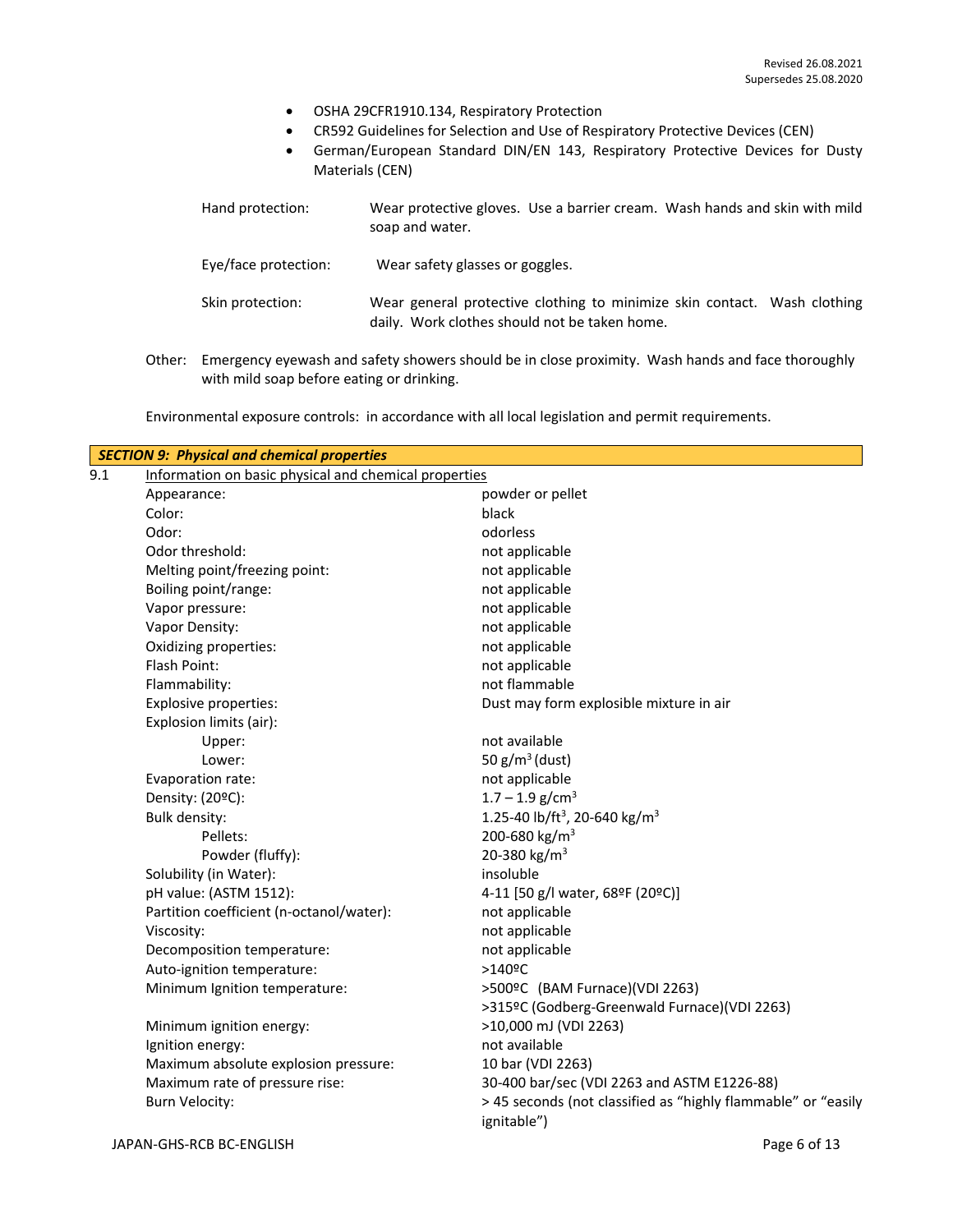Kst Value: not available<br>
Dust explosion classification: ST1 Dust explosion classification: Decomposition temperature: not applicable

9.2 Other information Not available

| <b>SECTION 10: Stability and reactivity</b> |                                                                   |                                                                                                                                                                                                                                       |  |  |
|---------------------------------------------|-------------------------------------------------------------------|---------------------------------------------------------------------------------------------------------------------------------------------------------------------------------------------------------------------------------------|--|--|
| 10.1                                        | Reactivity<br>Reactivity:                                         | May react exothermically upon contact with strong oxidizers.                                                                                                                                                                          |  |  |
| 10.2                                        | Chemical stability<br>Stability:                                  | Stable under normal ambient conditions.                                                                                                                                                                                               |  |  |
|                                             | <b>Explosion data</b><br>Sensitivity to mechanical impact:        | Not sensitive to mechanical impact                                                                                                                                                                                                    |  |  |
|                                             |                                                                   |                                                                                                                                                                                                                                       |  |  |
|                                             | Sensitivity to static discharge:                                  | Dust may form explosible mixture in air. Avoid dust formation. Do not create<br>a dust cloud. Take precautionary measures against static discharges. Ensure<br>all equipment is earthed/grounded before beginning transfer operation. |  |  |
| 10.3                                        | Possibility of hazardous reactions<br>Hazardous polymerization:   | Does not occur.                                                                                                                                                                                                                       |  |  |
|                                             | Possibility of hazardous reactions: None under normal conditions. |                                                                                                                                                                                                                                       |  |  |
| 10.4                                        | Conditions to avoid<br>Conditions to avoid:                       | Avoid high temperatures >400°C (>752°F) and sources of ignition.                                                                                                                                                                      |  |  |
| 10.5                                        | Incompatible materials<br>Incompatible materials:                 | Strong oxidizers.                                                                                                                                                                                                                     |  |  |
| 10.6                                        | Hazardous decomposition products                                  | Hazardous decomposition products: Carbon monoxide, carbon dioxide, organic products of combustion, oxides of<br>sulfur.                                                                                                               |  |  |
|                                             | <b>SECTION 11: Toxicological information</b>                      |                                                                                                                                                                                                                                       |  |  |

| 11.1 | Information on toxicological effects |                                                           |              |
|------|--------------------------------------|-----------------------------------------------------------|--------------|
|      | <b>Acute Toxicity:</b>               |                                                           |              |
|      | Oral LD50:                           | $LD_{50}$ (rat) > 8000 mg/kg. (Equivalent to OECD TG 401) |              |
|      | Inhalation LD50:                     | No data available                                         |              |
|      | Dermal LD50:                         | No data available                                         |              |
|      | Skin corrosion/irritation:           | Rabbit: not irritating. (Equivalent to OECD TG 404)       |              |
|      |                                      | Edema = $0$ (max. attainable irritation score: 4)         |              |
|      |                                      | Erythema = $0$ (max. attainable irritation score: 4)      |              |
|      |                                      | Assessment: Not irritating to skin.                       |              |
|      | Serious eye damage/irritation:       | Rabbit: not irritating. (OECD TG 405)                     |              |
|      |                                      | Cornea: 0 (max. attainable irritation score: 4)           |              |
|      |                                      | Iris: 0 (max. attainable irritation score: 2)             |              |
|      |                                      | Conjunctivae: 0 (max. attainable irritation score: 3)     |              |
|      | JAPAN-GHS-RCB BC-ENGLISH             |                                                           | Page 7 of 13 |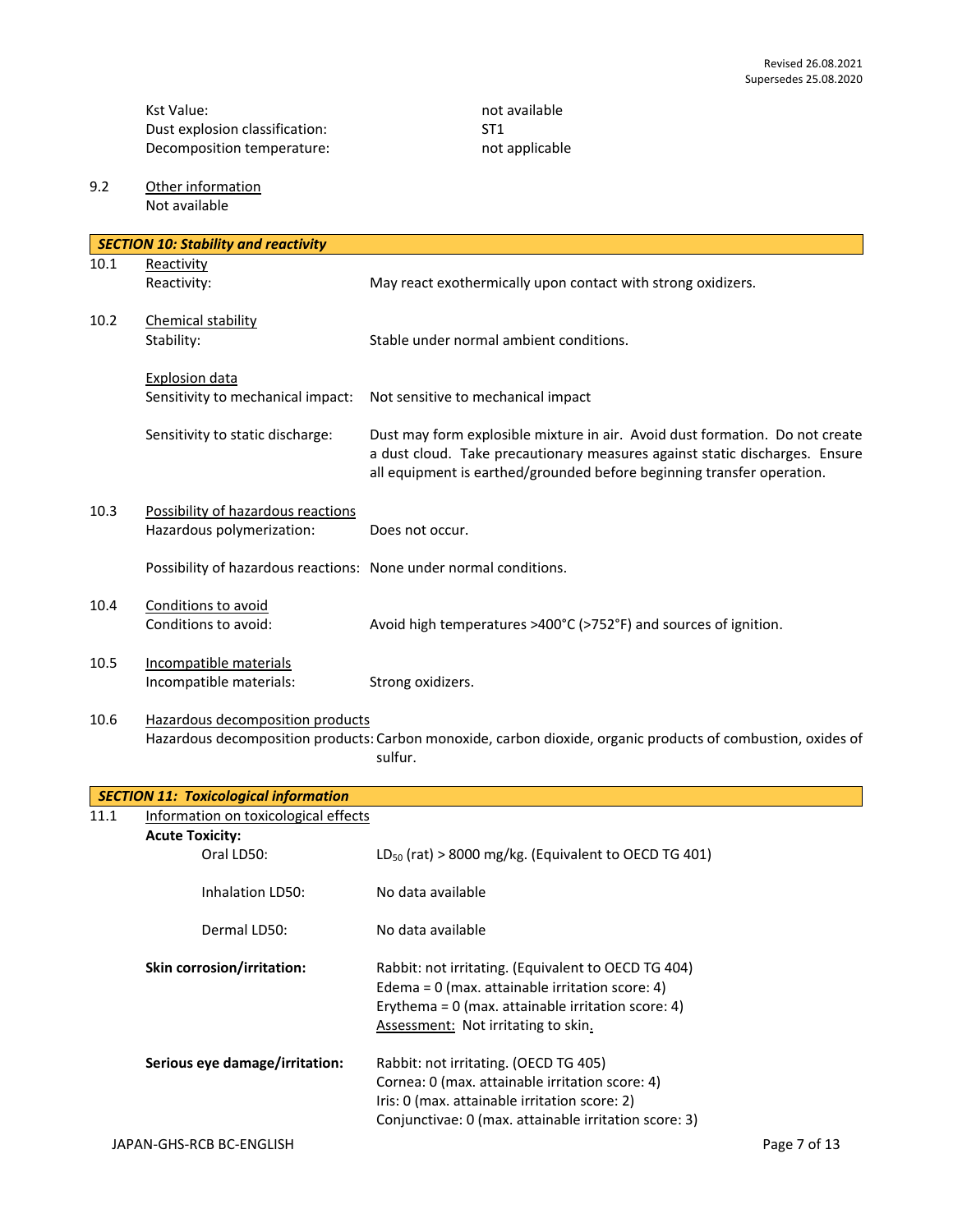Chemosis: 0 (max. attainable irritation score: 4) Assessment: Not irritating to the eyes.

**Sensitization:** Guinea pig skin (Buehler Test): Not sensitizing (OECD TG 406) Assessment: Not sensitizing in animals. No cases of sensitization in humans have been reported.

**Germ cell mutagenicity:** *In vitro:* Carbon black is not suitable to be tested directly in bacterial (Ames test) and other *in vitro* systems because of its insolubility. However, when organic solvent extracts of carbon black have been tested, results showed no mutagenic effects. Organic solvent extracts of carbon black can contain traces of polycyclic aromatic hydrocarbons (PAHs). A study to examine the bioavailability of these PAHs showed that they are very tightly bound to carbon black and are not bioavailable (Borm, 2005).

> *In vivo:* In an experimental investigation, mutational changes in the *hprt* ene were reported in alveolar epithelial cells in the rat following inhalation exposure to carbon black (Driscoll*,* 1997). This observation is considered to be rat-specific and a consequence of "lung overload," which leads to chronic inflammation and release of reactive oxygen species. This is considered to be a secondary genotoxic effect and, thus, carbon black itself would not be considered to be mutagenic.

> Assessment: *In vivo* mutagenicity in rats occurs by mechanisms secondary to a threshold effect and is a consequence of "lung overload," which leads to chronic inflammation and the release of genotoxic oxygen species. This mechanism is considered to be a secondary genotoxic effect and, thus, carbon black itself would not be considered to be mutagenic.

**Carcinogenicity: Carcinogenicity:** Animal toxicity **Rat, oral, duration 2 years.** Effect: no tumors. Mouse, oral, duration 2 years. Effect: no tumors. Mouse, dermal, duration 18 months. Effect: no skin tumors.

> Rat, inhalation, duration 2 years. Target organ: lungs. Effect: inflammation, fibrosis, tumors.

Note: Tumors in the rat lung are considered to be related to "lung overload" rather than to a specific chemical effect of carbon black itself in the lung. These effects in rats have been reported in many studies on other poorly soluble inorganic particles and appear to be rat specific (ILSI, 2000). Tumors have not been observed in other species (i.e., mouse and hamster) for carbon black or other poorly soluble particles under similar circumstances and study conditions.

# Mortality studies (human data)

A study on carbon black production workers in the UK (Sorahan, 2001) found an increased risk of lung cancer in two of the five plants studied; however, the increase was not related to the dose of carbon black. Thus, the authors did not consider the increased risk in lung cancer to be due to carbon black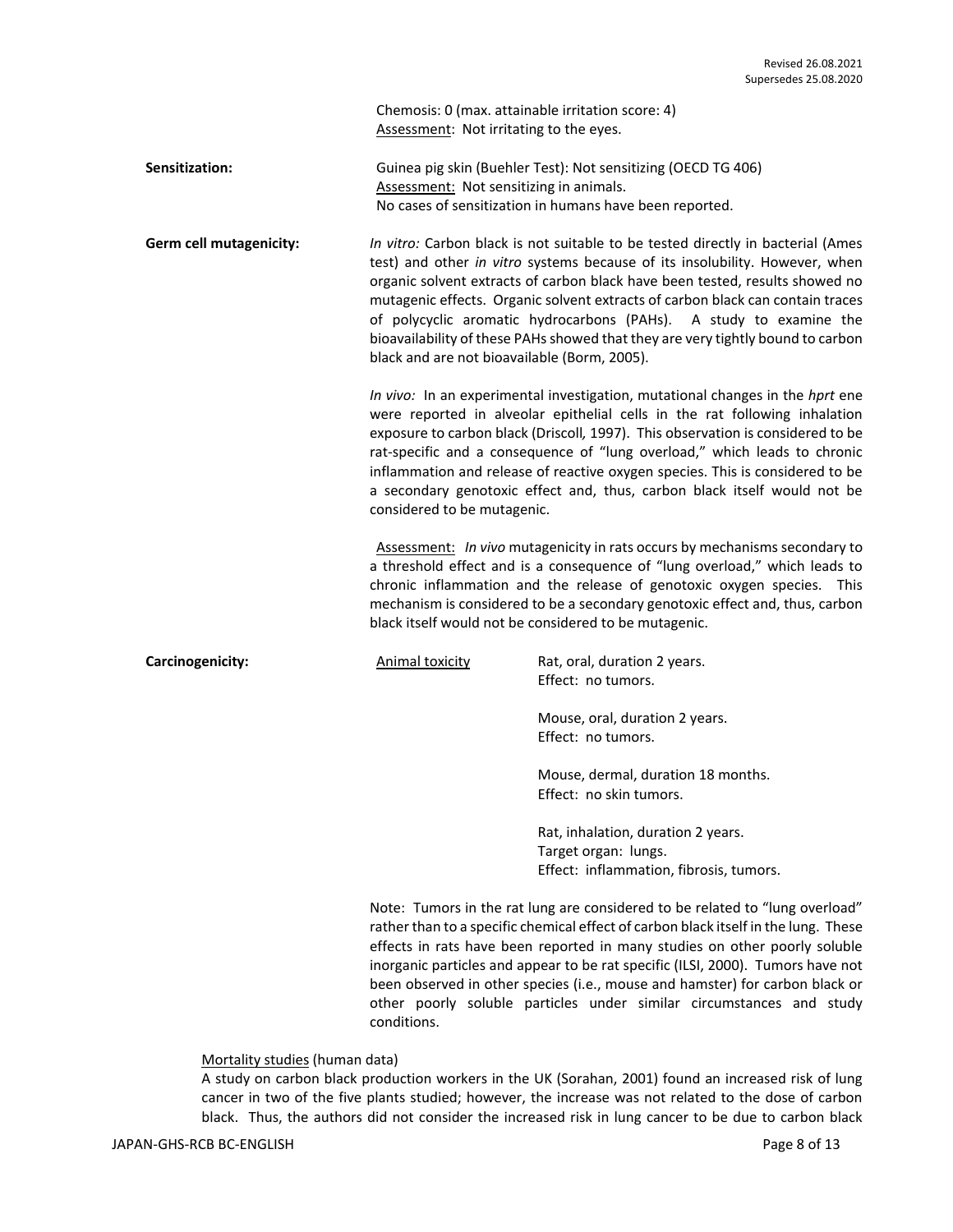exposure. A German study of carbon black workers at one plant (Morfeld, 2006; Buechte, 2006) found a similar increase in lung cancer risk but, like the Sorahan, 2001 (UK study), found no association with carbon black exposure. A large US study of 18 plants showed a reduction in lung cancer risk in carbon black production workers (Dell*,* 2006). Based upon these studies, the February 2006 Working Group at the International Agency for Research on Cancer (IARC) concluded that the human evidence for carcinogenicity was *inadequate* (IARC, 2010).

Since the IARC evaluation of carbon black, Sorahan and Harrington (2007) have re-analyzed the UK study data using an alternative exposure hypothesis and found a positive association with carbon black exposure in two of the five plants. The same exposure hypothesis was applied by Morfeld and McCunney (2009) to the German cohort; in contrast, they found no association between carbon black exposure and lung cancer risk and, thus, no support for the alternative exposure hypothesis used by Sorahan and Harrington.

Overall, as a result of these detailed investigations, no causative link between carbon black exposure and cancer risk in humans has been demonstrated.

#### IARC cancer classification

In 2006 IARC re-affirmed its 1995 finding that there is *"inadequate evidence"* from human health studies to assess whether carbon black causes cancer in humans. IARC concluded that there is *"sufficient evidence*" in experimental animal studies for the carcinogenicity of carbon black. IARC's overall evaluation is that carbon black is *"possibly carcinogenic to humans (Group 2B)".* This conclusion was based on IARC's guidelines, which generally require such a classification if one species exhibits carcinogenicity in two or more animal studies (IARC, 2010).

Solvent extracts of carbon black were used in one study of rats in which skin tumors were found after dermal application and several studies of mice in which sarcomas were found following subcutaneous injection. IARC concluded that there was *"sufficient evidence"* that carbon black extracts can cause cancer in animals (Group 2B).

#### ACGIH cancer classification

Confirmed Animal Carcinogen with Unknown Relevance to Humans (Category A3 Carcinogen).

Assessment: Applying the guidelines of self-classification under the Globally Harmonized System of Classification and Labeling of Chemicals, carbon black is not classified as a carcinogen. Lung tumors are induced in rats as a result of repeated exposure to inert, poorly soluble particles like carbon black and other poorly soluble particles. Rat tumors are a result of a secondary non-genotoxic mechanism associated with the phenomenon of lung overload. This is a species-specific mechanism that has questionable relevance for classification in humans. In support of this opinion, the CLP Guidance for Specific Target Organ Toxicity – Repeated Exposure (STOT-RE), cites lung overload under mechanisms not relevant to humans. Human health studies show that exposure to carbon black does not increase the risk of carcinogenicity.

**Reproductive and developmental toxicity:** Assessment: No effects on reproductive organs or fetal development have been reported in long-term repeated dose toxicity studies in animals.

**Specific target organ toxicity – single exposure (STOT-SE):** Assessment: Based on available data, specific

target organ toxicity is not expected after single oral, single inhalation, or single dermal exposure.

**Specific target organ toxicity – repeated exposure (STOT-RE):**  Animal toxicity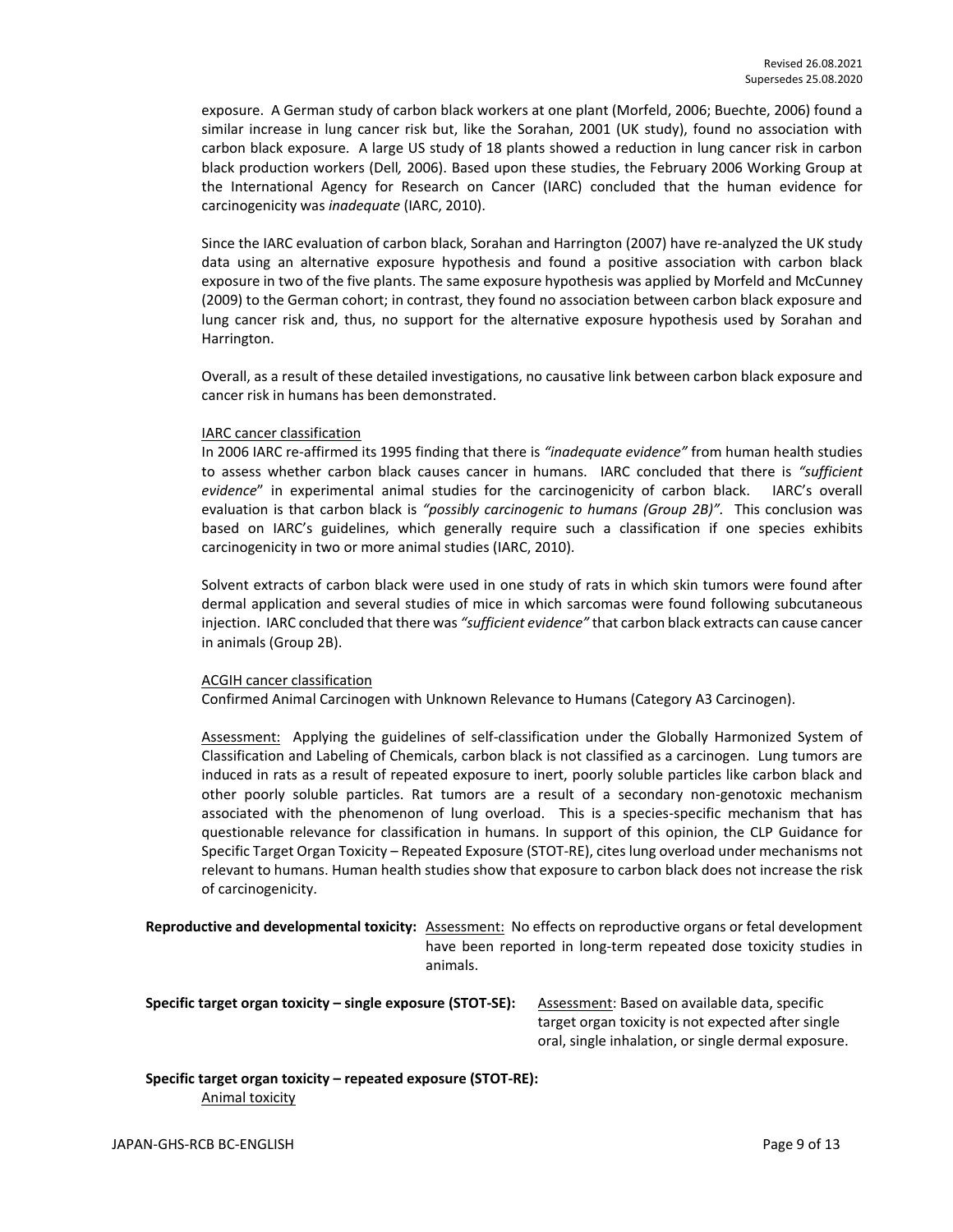Repeated dose toxicity: inhalation (rat), 90 days, No Observed Adverse Effect Concentration (NOAEC) = 1.1 mg/m<sup>3</sup> (respirable)

Target organ/effects at higher doses are lung inflammation, hyperplasia, and fibrosis.

Repeated dose toxicity: oral (mouse), 2 yrs, No Observed Effect Level (NOEL) = 137 mg/kg (body wt.)

Repeated dose toxicity: oral (rat), 2 yrs, NOEL = 52 mg/kg (body wt.)

Although carbon black produces pulmonary irritation, cellular proliferation, fibrosis, and lung tumors in the rat under conditions of lung overload, there is evidence to demonstrate that this response is principally a species-specific response that is not relevant to humans.

# Morbidity studies (human data)

Results of epidemiological studies of carbon black production workers suggest that cumulative exposure to carbon black may result in small, non-clinical decrements in lung function. A U.S. respiratory morbidity study suggested a 27 ml decline in FEV<sub>1</sub> from a 1 mg/m<sup>3</sup> 8 hour TWA daily (inhalable fraction) exposure over a 40-year period (Harber, 2003). An earlier European investigation suggested that exposure to 1 mg/m<sup>3</sup> (inhalable fraction) of carbon black over a 40-year working lifetime would result in a 48 ml decline in FEV<sub>1</sub> (Gardiner, 2001). However, the estimates from both studies were only of borderline statistical significance. Normal age-related decline over a similar period of time would be approximately 1200 ml.

In the U.S. study, 9% of the highest non-smokers exposure group (in contrast to 5% of the unexposed group) reported symptoms consistent with chronic bronchitis. In the European study, methodological limitations in the administration of the questionnaire limit the conclusions that can be drawn about reported symptoms. This study, however, indicated a link between carbon black and small opacities on chest films, with negligible effects on lung function.

#### Assessment:

**Inhalation** - Applying the guidelines of self-classification under GHS, carbon black is not classified under STOT-RE for effects on the lung. Classification is not warranted on the basis of the unique response of rats resulting from "lung overload" following exposure to poorly soluble particles such as carbon black. The pattern of pulmonary effects in the rat, such as inflammation and fibrotic responses, are not observed in other rodent species, non-human primates, or humans under similar exposure conditions. Lung overload does not appear to be relevant for human health. Overall, the epidemiological evidence from well-conducted investigations has shown no causative link between carbon black exposure and the risk of non-malignant respiratory disease in humans. A STOT-RE classification for carbon black after repeated inhalation exposure is not warranted.

**Oral:** Based on available data, specific target organ toxicity is not expected after repeated oral exposure.

**Dermal:** Based on available data and the chemical-physical properties (insolubility, low absorption potential), specific target organ toxicity is not expected after repeated dermal exposure.

**Aspiration hazard:** Assessment: Based on industrial experience and the available data, no aspiration hazard is expected.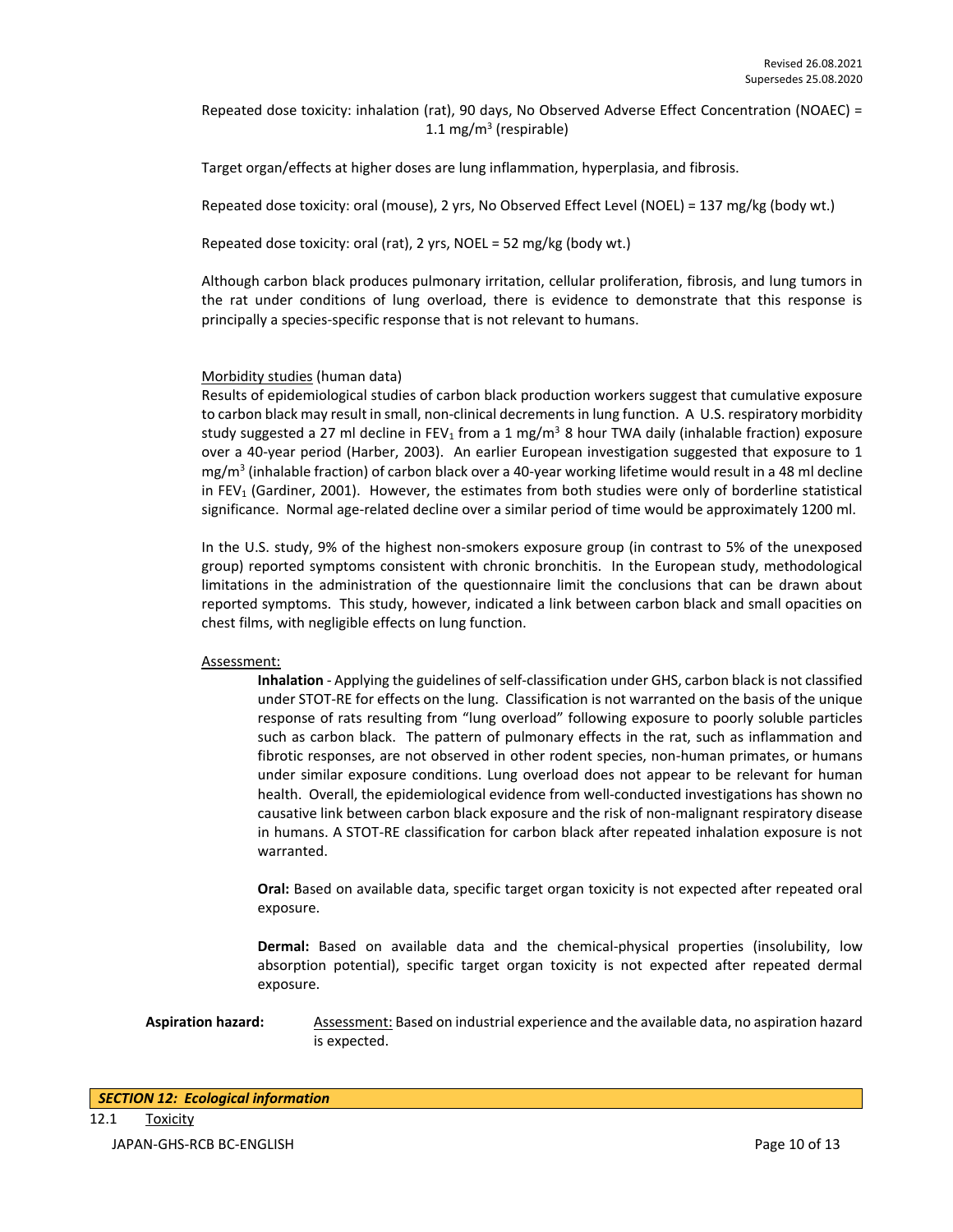#### Aquatic toxicity:

| Acute fish toxicity:         | LCO (96 h) 1000mg/l, Species: Brachydanio rerio (zebrafish), Method:<br>OECD Guideline 203                  |
|------------------------------|-------------------------------------------------------------------------------------------------------------|
| Acute invertebrate toxicity: | EC50 (24 h) > 5600 mg/l, Species: Daphnia magna (waterflea),<br>Method: OECD Guideline 202                  |
| Acute algae toxicity:        | EC50 (72 h) >10,000 mg/l, NOEC 10,000 mg/l, Species: Scenedesmus<br>subspicatus, Method: OECD Guideline 201 |
| Activated sludge:            | ECO (3 h) > 400 mg/l, EC10 (3h): ca. 800 mg/l, Method: DEV L3 (TTC<br>test)                                 |

# 12.2 Persistence and degradability Not soluble in water. Expected to remain on soil surface. Not expected to degrade.

- 12.3 Bioaccumulative potential Not expected because of the physicochemical properties of the substance.
- 12.4 Mobility in soil Not expected to migrate. Insoluble.
- 12.5 Results of PBT and vPvB assessment Carbon black is not a PBT or a vPvB.
- 12.6 Other adverse effects Not available.

# *SECTION 13: Disposal considerations* 13.1 Waste treatment methods Product disposal: Product should be disposed of in accordance with the regulations issued by the appropriate federal, provincial, state, and local authorities. Container/Packaging disposal: Empty packaging must be disposed of in accordance with national and local laws. *SECTION 14: Transport information* The International Carbon Black Association organized the testing of seven ASTM reference carbon blacks according to the UN method, Self-Heating Solids. All seven reference carbon blacks were found to be "Not a self-heating substance of

Division 4.2." The same carbon blacks were tested according to the UN method, Readily Combustible Solids and found to be "Not a readily combustible solid of Division 4.1;" under current UN Recommendations on the Transport of Dangerous Goods.

#### Japanese Regulations

Transport in bulk according to Annex II of MARPOL 73/78 and the IBC Code: Not regulated

The following organizations do not classify carbon black as a "hazardous cargo" if it is "carbon, non-activated, mineral origin." Birla Carbon's carbon black products meet this definition.

| <u>DOT</u> | <b>IMDG</b>              | RID           | <b>ADR</b> | ICAO (air) | <b>IATA</b> |               |
|------------|--------------------------|---------------|------------|------------|-------------|---------------|
| 14.1       | UN/ID No                 | Not regulated |            |            |             |               |
| 14.2       | Proper shipping name     | Not regulated |            |            |             |               |
| 14.3       | Hazard class             | Not regulated |            |            |             |               |
| 14.4       | Packing group            | Not regulated |            |            |             |               |
|            | JAPAN-GHS-RCB BC-ENGLISH |               |            |            |             | Page 11 of 13 |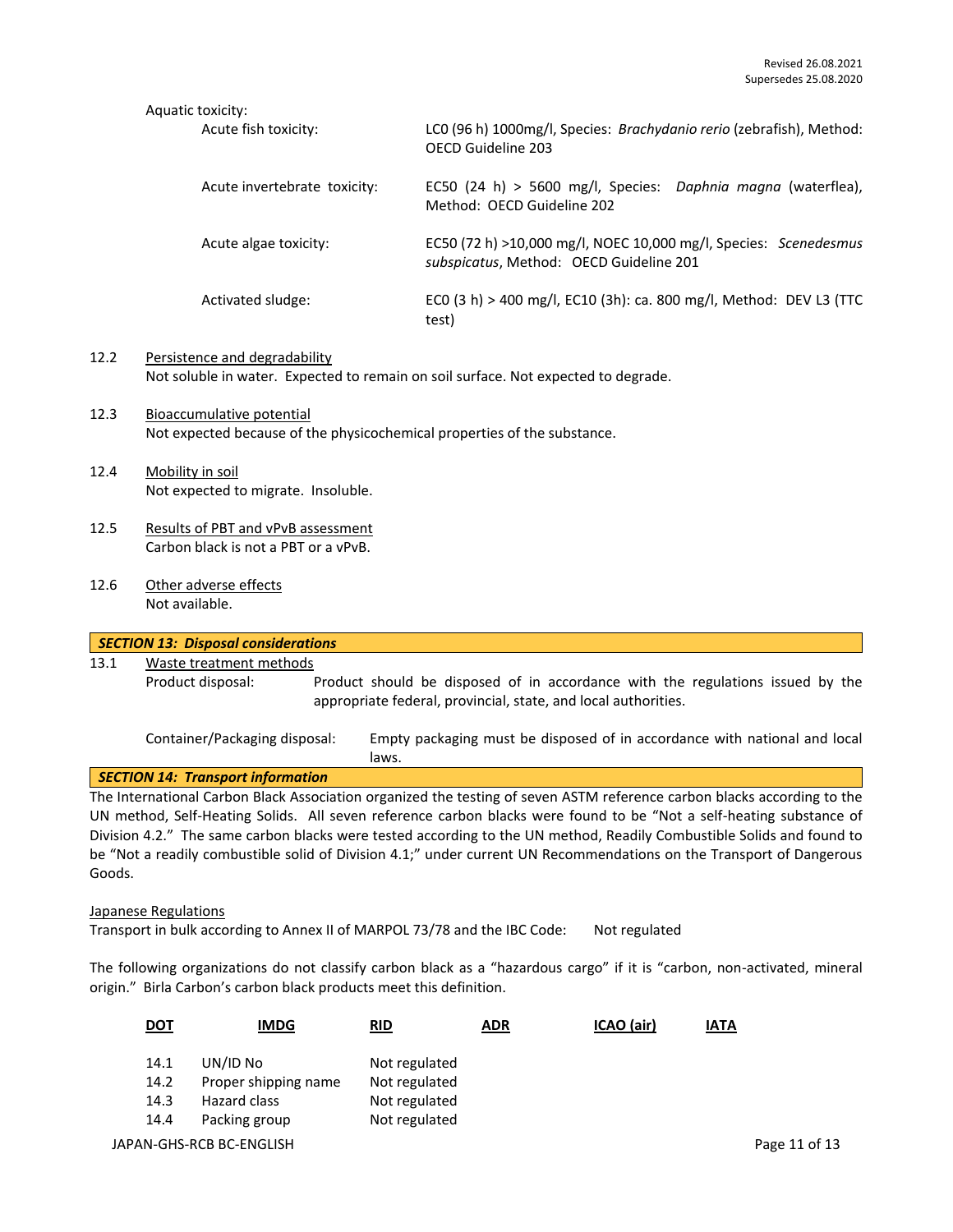# *SECTION 15: Regulatory information*

15.1 Industrial Safety and Health Law (ISHL): Notification Obligation (SDS): Carbon black (≥0.1%) Mandatory Labeling (label): Carbon black (≥1%)

International Inventories:

Carbon black, CAS number 1333-86-4, appears on the following inventories:

| Australia:   | <b>AICS</b>                   |
|--------------|-------------------------------|
| Canada:      | DSL.                          |
| China:       | <b>IECSC</b>                  |
| Europe (EU): | EINECS (EINECS-RN: 215-609-9) |
| Japan:       | <b>ENCS</b>                   |
| Korea:       | KECI                          |
| Philippines: | <b>PICCS</b>                  |
| Taiwan:      | <b>TCSI</b>                   |
| New Zealand: | <b>NZIOC</b>                  |
| USA:         | TSCA                          |
|              |                               |

| <b>SECTION 16: Other Information</b> |                                  |                                    |                                  |  |  |
|--------------------------------------|----------------------------------|------------------------------------|----------------------------------|--|--|
| Contact Information                  |                                  |                                    |                                  |  |  |
| Birla Carbon U.S.A., Inc.            | Birla Carbon Brasil Ltda.        | Birla Carbon Egypt S.A.E.          | Birla Carbon China (Weifang)     |  |  |
| 370 Columbian Chemicals Lane         | Estrada Renê Fonseca S/N         | El-Nahda Road                      | Co., Ltd.                        |  |  |
| Franklin, LA 70538-1149, U.S.A.      | Cubatão SP Brazil                | Amreya, Alexandria, Egypt          | Binhai Economic Development      |  |  |
| Telephone +1 337 836 5641            | CEP 11573-904                    | +20 3 47 70 102                    | Zone                             |  |  |
|                                      | PABX Operator +55 13 3362 7100   |                                    | Weifang, Shandong, 262737,       |  |  |
|                                      |                                  |                                    | <b>PRC</b>                       |  |  |
|                                      |                                  |                                    | Telephone +86 (0536) 530 5978    |  |  |
| Birla Carbon U.S.A., Inc.            | Birla Carbon Italy S.R.L.        | Birla Carbon India Private Limited | Birla Carbon China (Jining) Co.  |  |  |
| 3500 South Road S                    | Via S Cassiano, 140              | K-16, Phase II, SIPCOT Industrial  | Ltd.                             |  |  |
| Ulysses, KS 67880-8103, U.S.A.       | I - 28069 San Martino di Trecate | Complex                            | No. 6, Chenguang Road, Jibei     |  |  |
| Telephone +1 620 356 3151            | (NO) Italy                       | Gummidipoondi - 601201             | High-Tech Industry Park Zone     |  |  |
|                                      | Telephone +39 0321 7981          | Dist: Thiruvallur, Tamil Nadu      | Jining City, Shandong Province   |  |  |
|                                      |                                  | India                              | The People's Republic of China,  |  |  |
|                                      |                                  | +91 44 279 893 01                  | 272000                           |  |  |
|                                      |                                  |                                    | Telephone +86 (0537) 677 9018    |  |  |
| Birla Carbon Canada Ltd.             | Birla Carbon Hungary Ltd.        | Birla Carbon India Private Limited | Birla Carbon Korea Co., Ltd.     |  |  |
| 755 Parkdale Ave. North              | H - 3581 Tiszaújváros            | Village Lohop, Patalganga,         | #1-3, Ulha-Dong                  |  |  |
| P.O. Box 3398, Station C             | P.O.B. 61, Hungary               | Taluka: Khalapur                   | Yeosu city, cheonnam 555-290,    |  |  |
| Hamilton, Ontario L8H 7M2            | Telephone +36 49 544 000         | Dist.: Raigad 410207               | Korea                            |  |  |
| Canada                               |                                  | Maharashtra, India                 | Telephone 82-61-688-3330         |  |  |
| Telephone +1 905 544 3343            |                                  | +91 22 2192 250133                 |                                  |  |  |
| Birla Carbon Brasil Ltda.            | Birla Carbon Spain, S.L.U.       | Birla Carbon India Private Limited | Birla Carbon Thailand Public Co. |  |  |
| Via Frontal km, 1, S/N. Polo         | Carretera Gajano-Pontejos        | Murdhwa Industrial Area            | Ltd.                             |  |  |
| Petroquimico                         | 39792 Gajano, Cantabria          | P.O. Renukook, Dist: Sonebhadra    | 44 M.1, T. Posa, A. Muang        |  |  |
| Camaçari Bahia Brazil                | Apartado 283, Santander, Spain   | $U.P. Pin - 231217$                | Angthong 14000                   |  |  |
| CEP 42.810-320                       | Telephone +34 942 503030         | India                              | +66 35 672 150-4                 |  |  |
| Telephone +55 71 3616 1100           |                                  | +91 5446 252 387/88/89/90/91       |                                  |  |  |

# References:

Borm, P.J.A., Cakmak, G., Jermann, E., Weishaupt C., Kempers, P., van Schooten,FJ., Oberdorster, G., Schins, RP. (2005) Formation of PAH-DNA adducts after in-vivo and vitro exposure of rats and lung cell to different commercial carbon blacks. Tox.Appl. Pharm. 1:205(2):157-67.